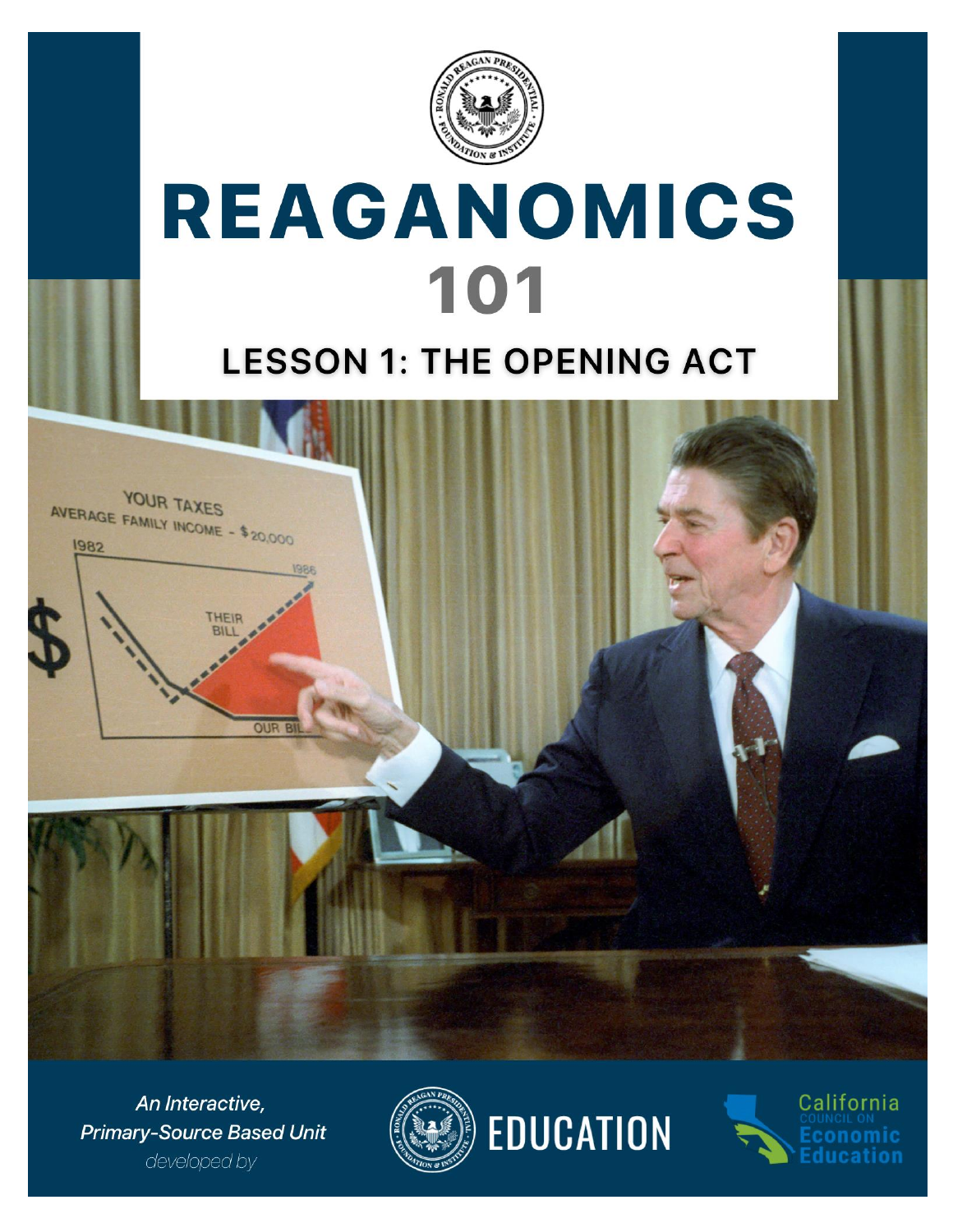## LESSON 1: REAGAN'S OPENING ACT

Combatting High Inflation, High Unemployment and a Stagnating Economy



*Ronald Reagan is sworn in as the 40th President of the United States. Photo courtesy of the Reagan Library.*

#### **SNAPSHOT**

Newly elected President Ronald Reagan confronts the nation about the most challenging economic conditions since the Great Depression. Unemployment was at 7.5%, 8 million people were looking for jobs. Inflation had hit 15% in March of 1980. Marginal tax rates were as high as 70%. Faced with these conditions, President Reagan outlines the policy responses he intends his administration to take to address high unemployment, high inflation and stagnating economic growth. Students will learn about these events in context and be introduced to the three major economic indicators: unemployment, inflation and GDP.

#### **KEY CONCEPTS**

inflation, unemployment, stagflation, gross domestic product (GDP)

#### **STUDENTS WILL BE ABLE TO:**

- Define unemployment and inflation
- Use inflation calculators to convert 1981 prices to current prices.
- Compare real-time economic data with data from 1981
- Describe the impact of high inflation and high unemployment on economic well-being

#### **STANDARDS**

#### **CA H-SS Content Standards: 12.3.2 & 12.3.3**

12.3Students analyze the influence of the federal government on the American economy.

- 2. Identify the factors that may cause the costs of government actions to outweigh the benefits.
- 3. Describe the aims of government fiscal policies (taxation, borrowing, spending) and their influence on production, employment, and price levels.

#### **CA H-SS Content Standards: 12.5.1 & 12.5.2**

12.5 Students analyze the aggregate economic behavior of the U.S. economy.

- 1. Distinguish between nominal and real data.
- 2. Define, calculate, and explain the significance of an unemployment rate, the number of new jobs created monthly, an inflation or deflation rate, and a rate of economic growth.



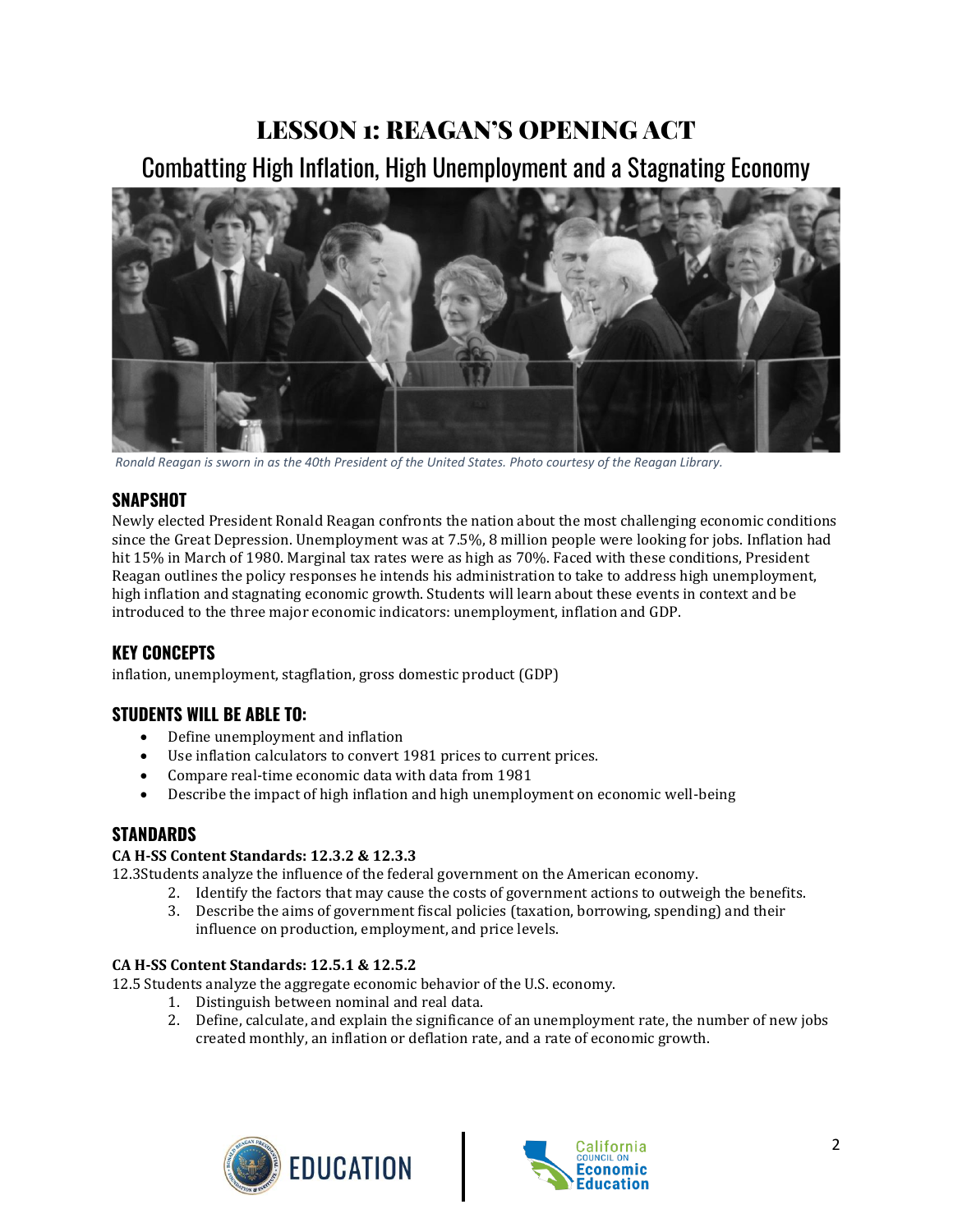#### **LESSON PROCEDURE**

**Module #1 – this provides students with an overview of the major challenges facing President Reagan as he began his administration. It begins with a video of the President's Address to the Nation on the State of the Economy and there is a handout that goes with it to get students to begin finding information about the state of the economy.** 

#### **Time needed:**

Module #1 Videos & Discussion – 20 min Module #1 Worksheet – 20 min

- 1. The day before beginning the lesson, assign Video 1 and its accompanying transcript, "Address to the Nation on the State of the Economy February 5, 1981" along with **Exercise 1.0** as homework.
- 2. Provide students with **Exercise 1.0** President Reagan's "Address to the Nation Worksheet" to complete throughout the class as we move through the videos and the simulations. Also provide students with a copy of the transcript of Video 1.
- 3. To conclude the lesson, share with students that the joint problems of high unemployment and high inflation together created a unique situation which economists have come to call "Stagflation."
- 4. Show **Video 7** "Recession, Hyperinflation, and Stagflation" to students using the time-stamps of 7:16 to begin and 8:13 to end.
- 5. Help students come to the conclusion that this unique situation in the U.S. economy at the beginning of Reagan's term in office was a major priority, and that a critical part of the solution required addressing structural policy changes and deficiencies on the supply side of the economy. Inform students that the next lesson will outline the specific policies that the Reagan administration would pursue to remedy the inflation, unemployment and stagnating growth problems facing the U.S. economy.

#### **VIDEOS**

#### **Module #1 – The Dual Problem of 1981 Economy**

- 1. Video 1 (21 min) President Reagan's "Address to the Nation on the Economy," February 5, 1981 [https://youtu.be/A8cF2S4QO\\_w](https://youtu.be/A8cF2S4QO_w)
- 2. Video 7 (10 min) Crash Course "Recession, Hyperinflation, and Stagflation: Crash Course Econ **[time stamp 7:16 – 8:13]** #13" <https://www.youtube.com/watch?v=BHw4NStQsT8>

#### **SUPPLEMENTAL VIDEOS**

- Supplemental Video 1 (5 min) Marginal Revolution University "Costs of Inflation: Price Confusion and Money Illusion" [https://www.youtube.com/watch?v=Q\\_C3whhH2gc](https://www.youtube.com/watch?v=Q_C3whhH2gc)
- Supplemental Video 2 (9 min) Crash Course "Inflation and Bubbles and Tulips: Crash Course Economics #7" <https://www.youtube.com/watch?v=T8-85cZRI9o>
- *Interview(s) with Art Laffer, Gortney, etc.*

#### **ARTICLES/DOCUMENTS**

• Transcript of "Address to the Nation on the State of the Economy February 5, 1981": <https://www.reaganlibrary.gov/archives/speech/address-nation-economy-february-1981>



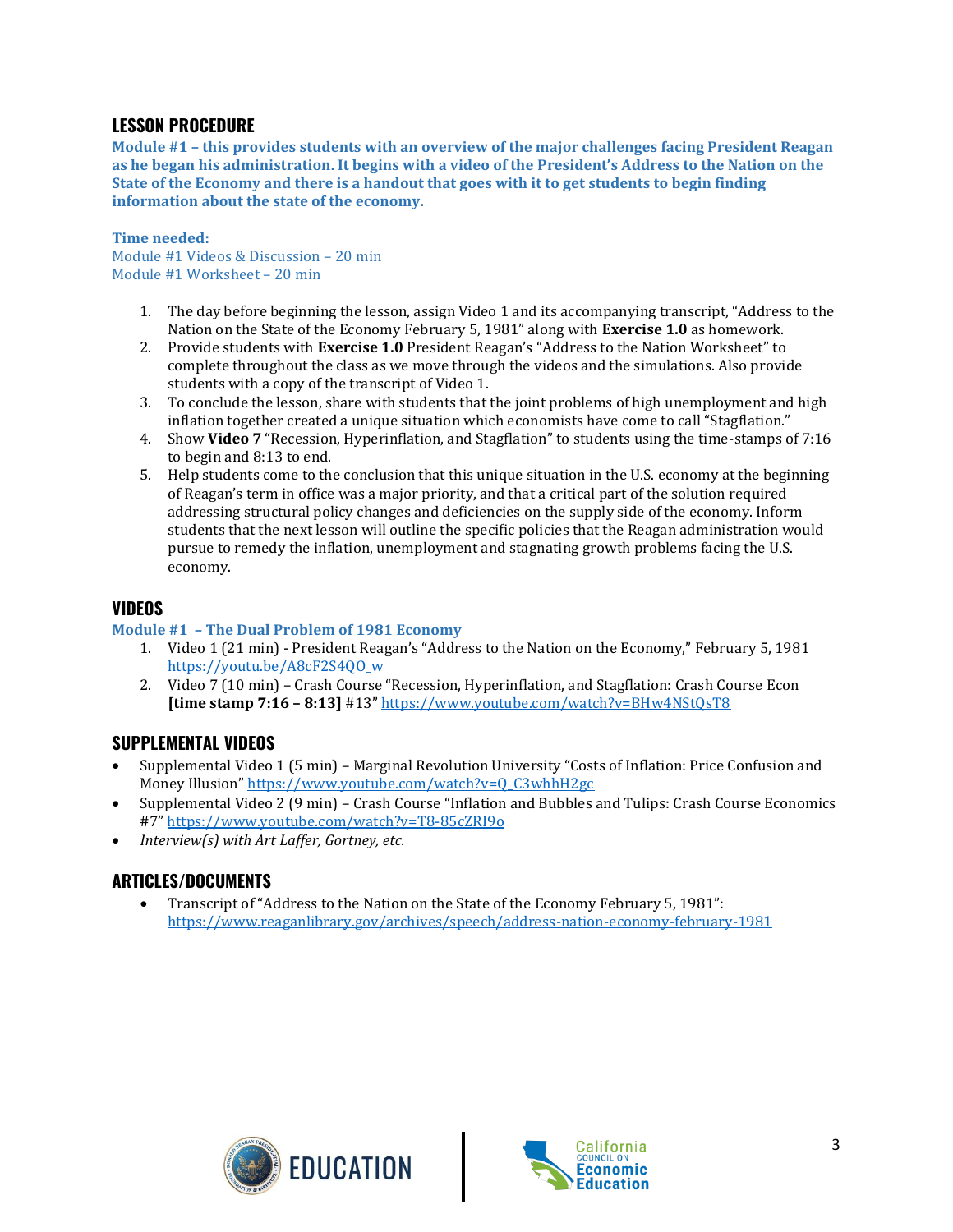#### **MODULE #1**

#### **EXERCISE 1.0 (WORKSHEET)**

#### Ronald Reagan Address to the Nation on the Economy: February 5, 1981

\_\_\_\_\_\_\_\_\_\_\_\_\_\_\_\_\_\_\_\_\_\_\_\_\_\_\_\_\_\_\_\_\_\_\_\_\_\_\_\_\_\_\_\_\_\_\_\_\_\_\_\_\_\_\_\_\_\_\_\_\_\_\_\_\_\_\_\_\_\_\_\_\_\_\_\_\_\_\_\_\_\_\_

#### **(TEACHER VERSION)**

*(May be given as homework or as a group, in-class worksheet)*

Read or listen to "Ronald Reagan's Address to the Nation on the Economy" and answer the following questions after reading and/or watching the videos and by doing an internet search. What unemployment rate did President Reagan cite in his address? (refer to line 35)

Do a web search to find the unemployment rate in 1960 and the most current rate of unemployment. (a good source is<https://fred.stlouisfed.org/series/UNRATE> )  $1960:$  Current:  $\sim$  2000 Current:  $\sim$  2000 Current:  $\sim$  2000 Current:  $\sim$  2000  $\sim$  2000  $\sim$  2000  $\sim$  2000  $\sim$  2000  $\sim$  2000  $\sim$  2000  $\sim$  2000  $\sim$  2000  $\sim$  2000  $\sim$  2000  $\sim$  2000  $\sim$  2000  $\sim$  2000  $\sim$  20

Do a web search to find the most current rate of unemployment in your county. (a good source is [https://geofred.stlouisfed.org/map/?th=pubugn&cc=5&rc=false&im=fractile&sb&lng=-](https://geofred.stlouisfed.org/map/?th=pubugn&cc=5&rc=false&im=fractile&sb&lng=-94.614&lat=38.479&zm=5&sl&sv&rt=county&sti=1224&at=Not%20Seasonally%20Adjusted,%20Monthly,%20Percent&fq=Monthly&am=Average&un=lin&dt=2020-02-01) [94.614&lat=38.479&zm=5&sl&sv&rt=county&sti=1224&at=Not%20Seasonally%20Adjusted,%20Monthly,%](https://geofred.stlouisfed.org/map/?th=pubugn&cc=5&rc=false&im=fractile&sb&lng=-94.614&lat=38.479&zm=5&sl&sv&rt=county&sti=1224&at=Not%20Seasonally%20Adjusted,%20Monthly,%20Percent&fq=Monthly&am=Average&un=lin&dt=2020-02-01) [20Percent&fq=Monthly&am=Average&un=lin&dt=2020-02-01](https://geofred.stlouisfed.org/map/?th=pubugn&cc=5&rc=false&im=fractile&sb&lng=-94.614&lat=38.479&zm=5&sl&sv&rt=county&sti=1224&at=Not%20Seasonally%20Adjusted,%20Monthly,%20Percent&fq=Monthly&am=Average&un=lin&dt=2020-02-01)

\_\_\_\_\_\_\_\_\_\_\_\_\_\_\_\_\_\_\_\_\_\_\_\_\_\_\_\_\_\_\_\_\_\_\_\_\_\_\_\_\_\_\_\_\_\_\_\_\_\_\_\_\_\_\_\_\_\_\_\_\_\_\_\_\_\_\_\_\_\_\_\_\_\_\_\_\_\_\_\_\_\_\_\_\_\_\_\_\_\_\_\_\_\_\_\_\_\_\_\_\_\_\_\_\_\_\_\_\_\_\_\_\_\_\_\_\_\_\_\_\_\_\_\_\_

Using a purchasing power calculator, what is a 1960 dollar worth today? What is a 1981 dollar worth today (refer to line 42; a good source i[s https://data.bls.gov/cgi](https://data.bls.gov/cgi-bin/cpicalc.pl?cost1=1.00&year1=202001&year2=198102)[bin/cpicalc.pl?cost1=1.00&year1=202001&year2=198102](https://data.bls.gov/cgi-bin/cpicalc.pl?cost1=1.00&year1=202001&year2=198102) ) 1960 dollar today: \_\_\_\_\_\_\_\_\_\_\_\_\_\_\_\_\_\_\_\_\_\_\_\_\_\_\_\_\_\_\_\_\_\_\_\_\_\_ 1981 dollar today: \_\_\_\_\_\_\_\_\_\_\_\_\_\_\_\_\_\_\_\_\_\_\_\_\_\_\_\_\_\_\_\_\_\_\_\_\_\_\_\_\_\_\_

Do a web search to find the annualized inflation rate in 1960? In 1981? (a good search term is "annual inflation rate over time; a good source is [https://inflationdata.com/Inflation/Inflation\\_Rate/Long\\_Term\\_Inflation.asp](https://inflationdata.com/Inflation/Inflation_Rate/Long_Term_Inflation.asp) ) 1960: \_\_\_\_\_\_\_\_\_\_\_\_\_\_\_\_\_\_\_\_\_\_\_\_\_\_\_\_\_\_\_\_\_\_\_\_\_\_\_\_\_\_\_\_\_\_\_\_\_\_\_\_\_ 1981: \_\_\_\_\_\_\_\_\_\_\_\_\_\_\_\_\_\_\_\_\_\_\_\_\_\_\_\_\_\_\_\_\_\_\_\_\_\_\_\_\_\_\_\_\_\_\_\_\_\_\_\_\_\_\_\_\_

Do a web search to find the current annualized inflation rate. (a good source is above)

Economists use the term stagflation to describe the economic conditions the U.S. economy experienced in the years prior to President Reagan's speech. (refer to lines 182 to line 188) Do a web search to find a definition and causes of stagflation. Try not to use Wikipedia! (there are many good non-Wikipedia sources, a good one i[s https://www.investopedia.com/terms/s/stagflation.asp](https://www.investopedia.com/terms/s/stagflation.asp) )

\_\_\_\_\_\_\_\_\_\_\_\_\_\_\_\_\_\_\_\_\_\_\_\_\_\_\_\_\_\_\_\_\_\_\_\_\_\_\_\_\_\_\_\_\_\_\_\_\_\_\_\_\_\_\_\_\_\_\_\_\_\_\_\_\_\_\_\_\_\_\_\_\_\_\_\_\_\_\_\_\_\_\_\_\_\_\_\_\_\_\_\_\_\_\_\_\_\_\_\_\_\_\_\_\_\_\_\_\_\_\_\_\_\_\_\_\_\_\_\_\_\_\_\_\_

\_\_\_\_\_\_\_\_\_\_\_\_\_\_\_\_\_\_\_\_\_\_\_\_\_\_\_\_\_\_\_\_\_\_\_\_\_\_\_\_\_\_\_\_\_\_\_\_\_\_\_\_\_\_\_\_\_\_\_\_\_\_\_\_\_\_\_\_\_\_\_\_\_\_\_\_\_\_\_\_\_\_\_\_\_\_\_\_\_\_\_\_\_\_\_\_\_\_\_\_\_\_\_\_\_\_\_\_\_\_\_\_\_\_\_\_\_\_\_\_\_\_\_\_\_ \_\_\_\_\_\_\_\_\_\_\_\_\_\_\_\_\_\_\_\_\_\_\_\_\_\_\_\_\_\_\_\_\_\_\_\_\_\_\_\_\_\_\_\_\_\_\_\_\_\_\_\_\_\_\_\_\_\_\_\_\_\_\_\_\_\_\_\_\_\_\_\_\_\_\_\_\_\_\_\_\_\_\_\_\_\_\_\_\_\_\_\_\_\_\_\_\_\_\_\_\_\_\_\_\_\_\_\_\_\_\_\_\_\_\_\_\_\_\_\_\_\_\_\_\_ \_\_\_\_\_\_\_\_\_\_\_\_\_\_\_\_\_\_\_\_\_\_\_\_\_\_\_\_\_\_\_\_\_\_\_\_\_\_\_\_\_\_\_\_\_\_\_\_\_\_\_\_\_\_\_\_\_\_\_\_\_\_\_\_\_\_\_\_\_\_\_\_\_\_\_\_\_\_\_\_\_\_\_\_\_\_\_\_\_\_\_\_\_\_\_\_\_\_\_\_\_\_\_\_\_\_\_\_\_\_\_\_\_\_\_\_\_\_\_\_\_\_\_\_\_ \_\_\_\_\_\_\_\_\_\_\_\_\_\_\_\_\_\_\_\_\_\_\_\_\_\_\_\_\_\_\_\_\_\_\_\_\_\_\_\_\_\_\_\_\_\_\_\_\_\_\_\_\_\_\_\_\_\_\_\_\_\_\_\_\_\_\_\_\_\_\_\_\_\_\_\_\_\_\_\_\_\_\_\_\_\_\_\_\_\_\_\_\_\_\_\_\_\_\_\_\_\_\_\_\_\_\_\_\_\_\_\_\_\_\_\_\_\_\_\_\_\_\_\_\_

\_\_\_\_\_\_\_\_\_\_\_\_\_\_\_\_\_\_\_\_\_\_\_\_\_\_\_\_\_\_\_\_\_\_\_\_\_\_\_\_\_\_\_\_\_\_\_\_\_\_\_\_\_\_\_\_\_\_\_\_\_\_\_\_\_\_\_\_\_\_\_\_\_\_\_\_\_\_\_\_\_\_\_\_\_\_\_\_\_\_\_\_\_\_\_\_\_\_\_\_\_\_\_\_\_\_\_\_\_\_\_\_\_\_\_\_\_\_\_\_\_\_\_\_\_ \_\_\_\_\_\_\_\_\_\_\_\_\_\_\_\_\_\_\_\_\_\_\_\_\_\_\_\_\_\_\_\_\_\_\_\_\_\_\_\_\_\_\_\_\_\_\_\_\_\_\_\_\_\_\_\_\_\_\_\_\_\_\_\_\_\_\_\_\_\_\_\_\_\_\_\_\_\_\_\_\_\_\_\_\_\_\_\_\_\_\_\_\_\_\_\_\_\_\_\_\_\_\_\_\_\_\_\_\_\_\_\_\_\_\_\_\_\_\_\_\_\_\_\_\_

\_\_\_\_\_\_\_\_\_\_\_\_\_\_\_\_\_\_\_\_\_\_\_\_\_\_\_\_\_\_\_\_\_\_\_\_\_\_\_\_\_\_\_\_\_\_\_\_\_\_\_\_\_\_\_\_\_\_\_\_\_\_\_\_\_\_\_\_\_\_\_\_\_\_\_\_\_\_\_\_\_\_\_\_\_\_\_\_\_\_\_\_\_\_\_\_\_\_\_\_\_\_\_\_\_\_\_\_\_\_\_\_\_\_\_\_\_\_\_\_\_\_\_\_\_



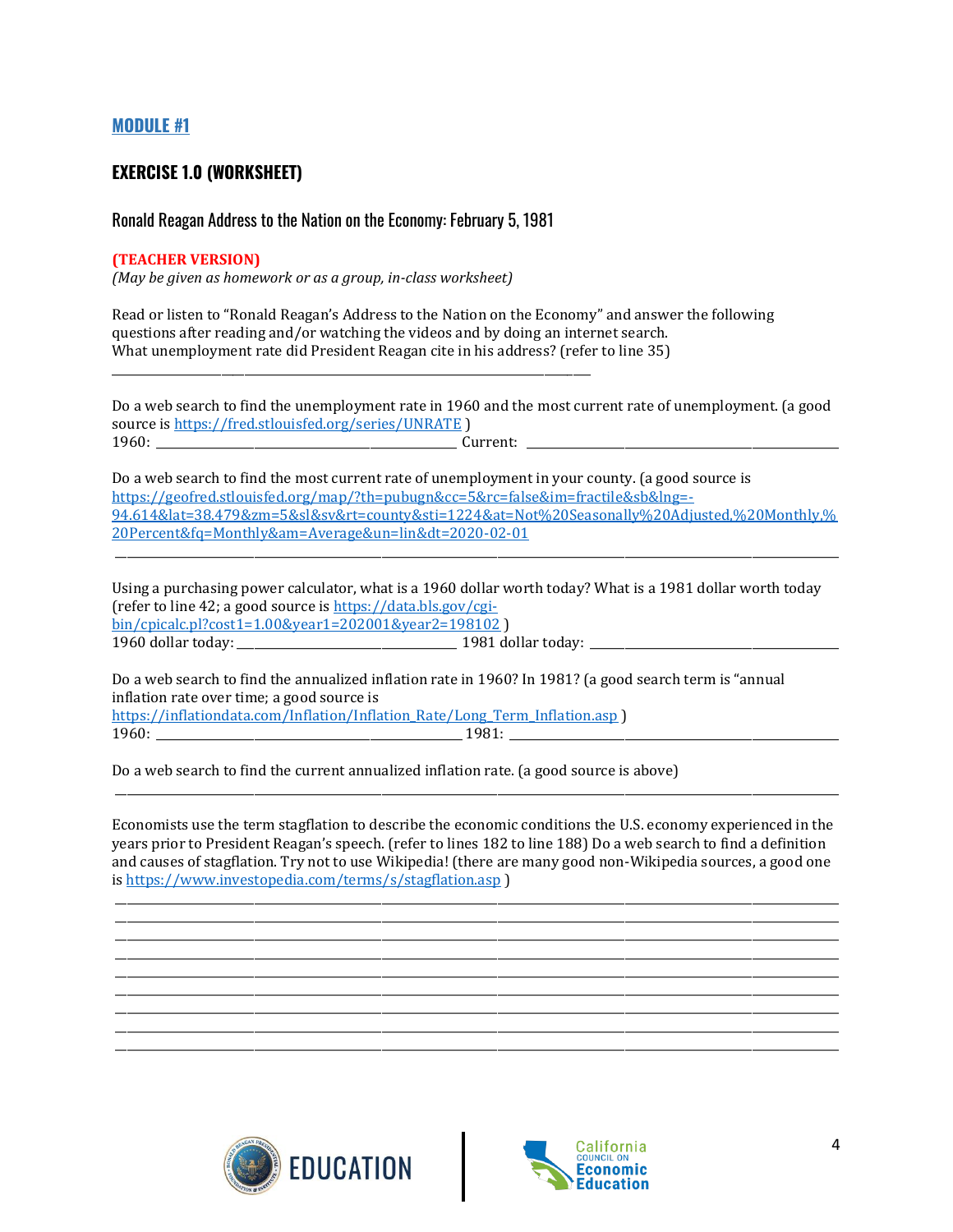The "misery index" was invented by economist Arthur Okun in the 1970's. (see

<https://www.brookings.edu/opinions/the-brookings-institutions-arthur-okun-father-of-the-misery-index/> ) President Carter used the misery index in his successful campaign against President Ford. Do a web search to find the definition of the misery index. Try not to use Wikipedia! (there are many good non-Wikipedia sources, a good one i[s https://www.investopedia.com/terms/m/miseryindex.asp](https://www.investopedia.com/terms/m/miseryindex.asp) )

\_\_\_\_\_\_\_\_\_\_\_\_\_\_\_\_\_\_\_\_\_\_\_\_\_\_\_\_\_\_\_\_\_\_\_\_\_\_\_\_\_\_\_\_\_\_\_\_\_\_\_\_\_\_\_\_\_\_\_\_\_\_\_\_\_\_\_\_\_\_\_\_\_\_\_\_\_\_\_\_\_\_\_\_\_\_\_\_\_\_\_\_\_\_\_\_\_\_\_\_\_\_\_\_\_\_\_\_\_\_\_\_\_\_\_\_\_\_\_\_\_\_\_\_\_ \_\_\_\_\_\_\_\_\_\_\_\_\_\_\_\_\_\_\_\_\_\_\_\_\_\_\_\_\_\_\_\_\_\_\_\_\_\_\_\_\_\_\_\_\_\_\_\_\_\_\_\_\_\_\_\_\_\_\_\_\_\_\_\_\_\_\_\_\_\_\_\_\_\_\_\_\_\_\_\_\_\_\_\_\_\_\_\_\_\_\_\_\_\_\_\_\_\_\_\_\_\_\_\_\_\_\_\_\_\_\_\_\_\_\_\_\_\_\_\_\_\_\_\_\_

Use the unemployment rate and inflation rate you reported above to compute the misery index for each of the following years: 1960: \_\_\_\_\_\_\_\_\_\_\_\_\_\_\_\_\_\_\_\_\_\_\_\_\_\_\_\_\_\_\_\_ 1981:\_\_\_\_\_\_\_\_\_\_\_\_\_\_\_\_\_\_\_\_\_\_\_\_\_\_\_\_\_\_\_ Current: \_\_\_\_\_\_\_\_\_\_\_\_\_\_\_\_\_\_\_\_\_\_\_\_\_\_\_\_\_\_\_\_\_\_\_



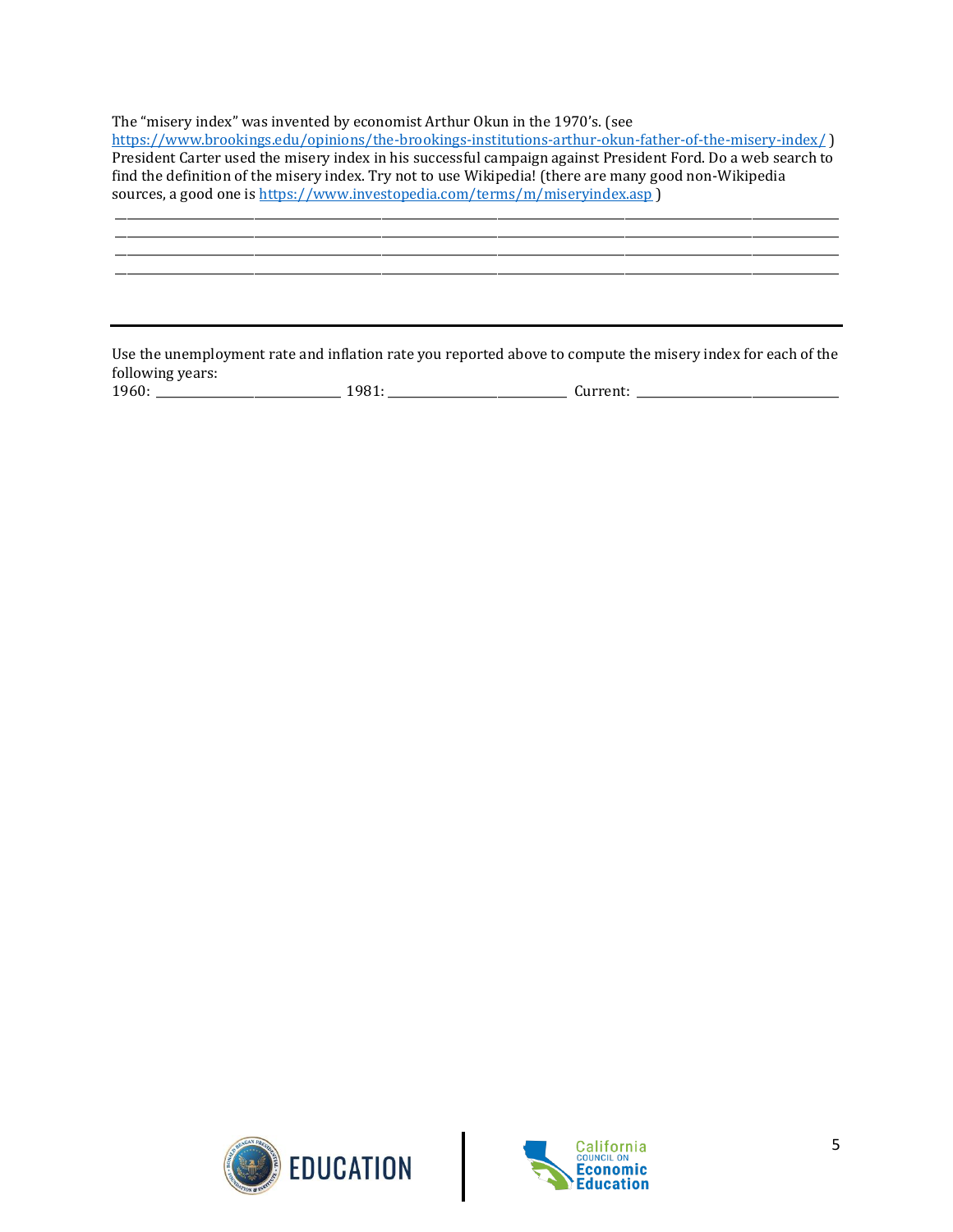| <b>MODULE #1</b> |                                                                                                                                                   | <b>Student Name</b>                                                                                     |  |  |  |
|------------------|---------------------------------------------------------------------------------------------------------------------------------------------------|---------------------------------------------------------------------------------------------------------|--|--|--|
|                  | <b>EXERCISE 1.0 (WORKSHEET):</b><br>Ronald Reagan Address to the Nation on the Economy: February 5, 1981                                          |                                                                                                         |  |  |  |
| search.          | and answer the following questions after reading and/or watching the videos and by doing an internet                                              | Read or listen to "Ronald Reagan's Address to the Nation on the Economy" (https://youtu.be/A8cF2S400 w) |  |  |  |
| 1)               | What unemployment rate did President Reagan cite in his address? (refer to line 35 of the<br>transcript)                                          |                                                                                                         |  |  |  |
| 2)               |                                                                                                                                                   | Do a web search to find the unemployment rate in 1960 and the most current rate of unemployment.        |  |  |  |
| 3)               | Do a web search to find the most current rate of unemployment in your county. Write it below.                                                     |                                                                                                         |  |  |  |
| 4)               | Using a purchasing power calculator, what is a 1960 dollar worth today? What is a 1981 dollar worth<br>today (refer to line 42 of the transcript) |                                                                                                         |  |  |  |
|                  |                                                                                                                                                   |                                                                                                         |  |  |  |
| 5)               | Do a web search to find the annualized inflation rate in 1960? In 1981? (a good search term is<br>"annual inflation rate over time)               |                                                                                                         |  |  |  |
|                  |                                                                                                                                                   |                                                                                                         |  |  |  |
|                  | 6) Do a web search to find the current annualized inflation rate. Write it below.                                                                 |                                                                                                         |  |  |  |

7) Economists use the term stagflation to describe the economic conditions the U.S. economy experienced in the years prior to President Reagan's speech. (**refer to lines 182 to line 188 of the transcript**) Do a web search to find a definition and causes of stagflation. Try not to use Wikipedia! Write the definition and causes below.



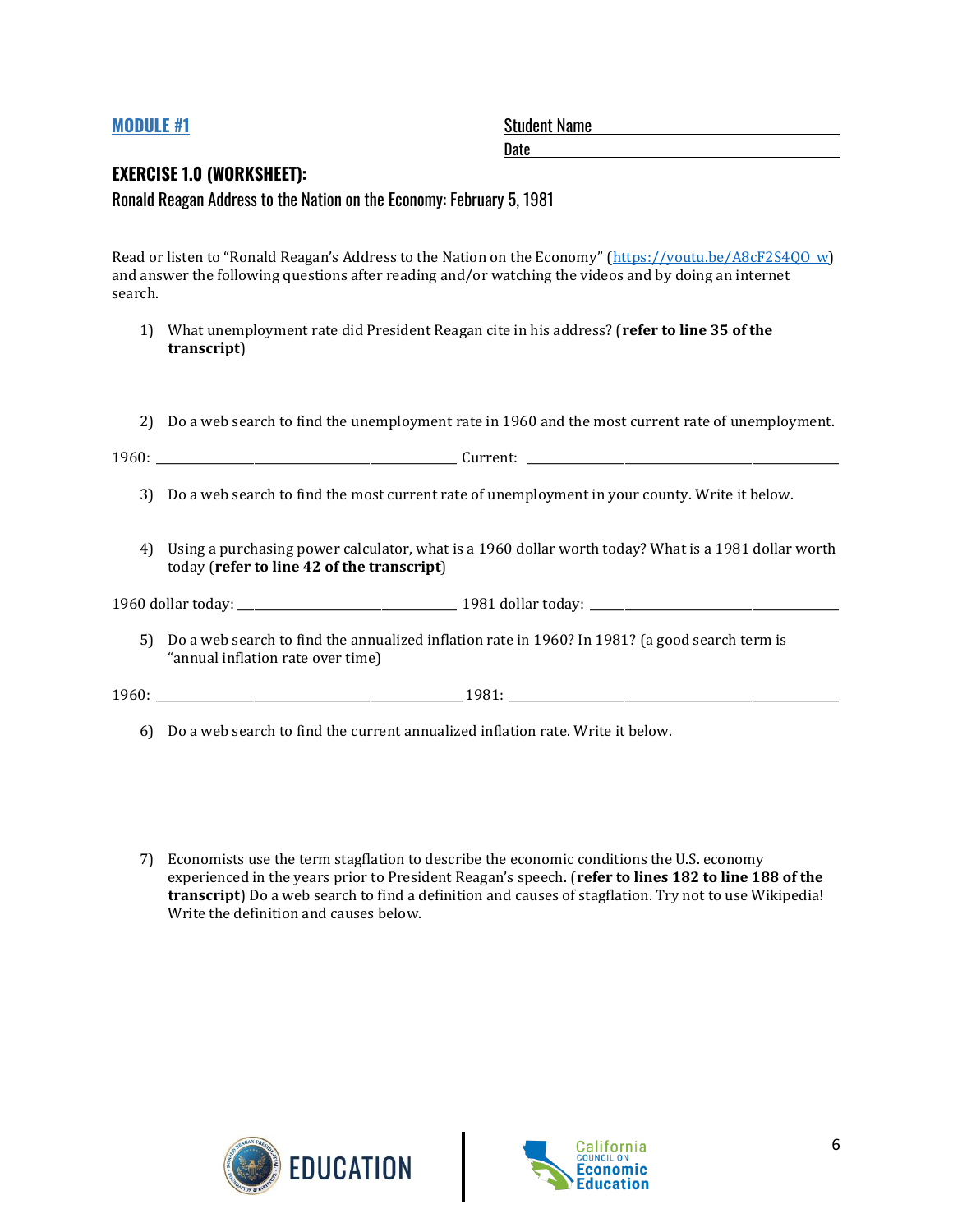8) The "misery index" was invented by economist Arthur Okun in the 1970's. (see [https://www.brookings.edu/opinions/the-brookings-institutions-arthur-okun-father-of-the-misery](https://www.brookings.edu/opinions/the-brookings-institutions-arthur-okun-father-of-the-misery-index/)[index/](https://www.brookings.edu/opinions/the-brookings-institutions-arthur-okun-father-of-the-misery-index/) ) President Carter used the misery index in his successful campaign against President Ford. Do a web search to find the definition of the misery index. Try not to use Wikipedia!

9) Use the unemployment rate and inflation rate you reported above to compute the misery index for each of the following years:

1960: \_\_\_\_\_\_\_\_\_\_\_\_\_\_\_\_\_\_\_\_\_\_\_\_\_ 1981: \_\_\_\_\_\_\_\_\_\_\_\_\_\_\_\_\_\_\_\_\_\_\_\_\_ Current: \_\_\_\_\_\_\_\_\_\_\_\_\_\_\_\_\_\_\_\_\_\_\_\_\_



*President Reagan discusses the economy with his advisors on January 28, 1981. Photo courtesy of the Reagan Library.*



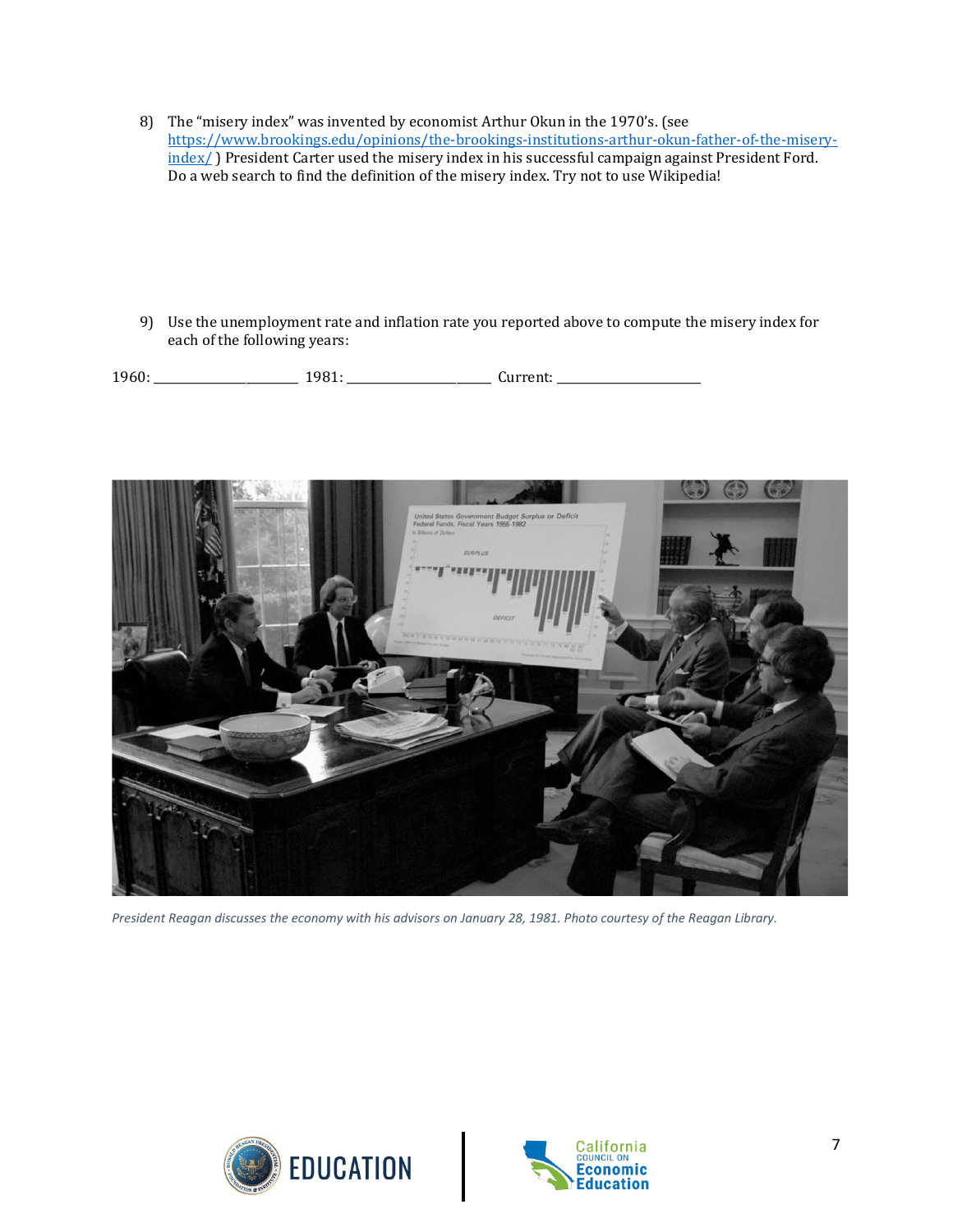#### **LESSON PROCEDURE**

**Module #2 – this module goes into more detail about inflation. Students will watch two videos and discuss with the teacher what was causing the high inflation rates of the late 1970's and early 1980's. After the discussion students will take part in an activity that demonstrates these concepts. There are also extension materials after the directions for the inflation activity.** 

Time needed:

Module #2 Videos & Discussion – 30 min Module #2 Activity & Worksheet – 30 min

- 1. Explain to students that inflation was a significant challenge facing the economy when President Reagan took office. The rate of price increases across the entire economy was driving inflation to levels that were well beyond the typical experience of the US economy up to that time.
- 2. Inform students that before discussing inflation that you will be introducing them to the concept of Quantity Theory of Money and show Video 4 "Quantity Theory of Money."
- 3. After showing Video 4, explain to students that there are other causes of inflation, and then show Video 5 "Causes of Inflation."
- 4. GROUP WORK OPTION: Alternatively, you could divide students into groups and assign one set of groups to watch Video 4, and the other set of groups to watch Video 5, and then have each set of groups explain the videos they watched to the other groups.
- 5. After students have watched these two videos, inform students that they are going to participate in an activity to demonstrate these concepts at work in real-time.
- 6. Proceed by following the instructions for **Activity 1.0 – Inflation Simulation.**
- 7. After concluding Activity 1.0 or as part of its Variations & Extensions, you may want to show Video 6 "Measuring Inflation."
- 8. Time permitting, after concluding **Activity 1.0**, let students know (and remind them of President Reagan's remarks in his address) that inflation alone wasn't the only problem facing the U.S. economy at the beginning of Reagan's term in office.

#### **VIDEOS**

#### **Module #2 - Inflation**

- 1. Video 4 (4 min) Marginal Revolution University "Quantity Theory of Money" <https://www.youtube.com/watch?v=q59tZKP0HME>
- 2. Video 5 (7 min) Marginal Revolution University "Causes of Inflation" <https://www.youtube.com/watch?v=gi7jx5IJtik>
- 3. Video 6 (5 min) Marginal Revolution University "Measuring Inflation" <https://www.youtube.com/watch?v=0jJKjgE3qfE>



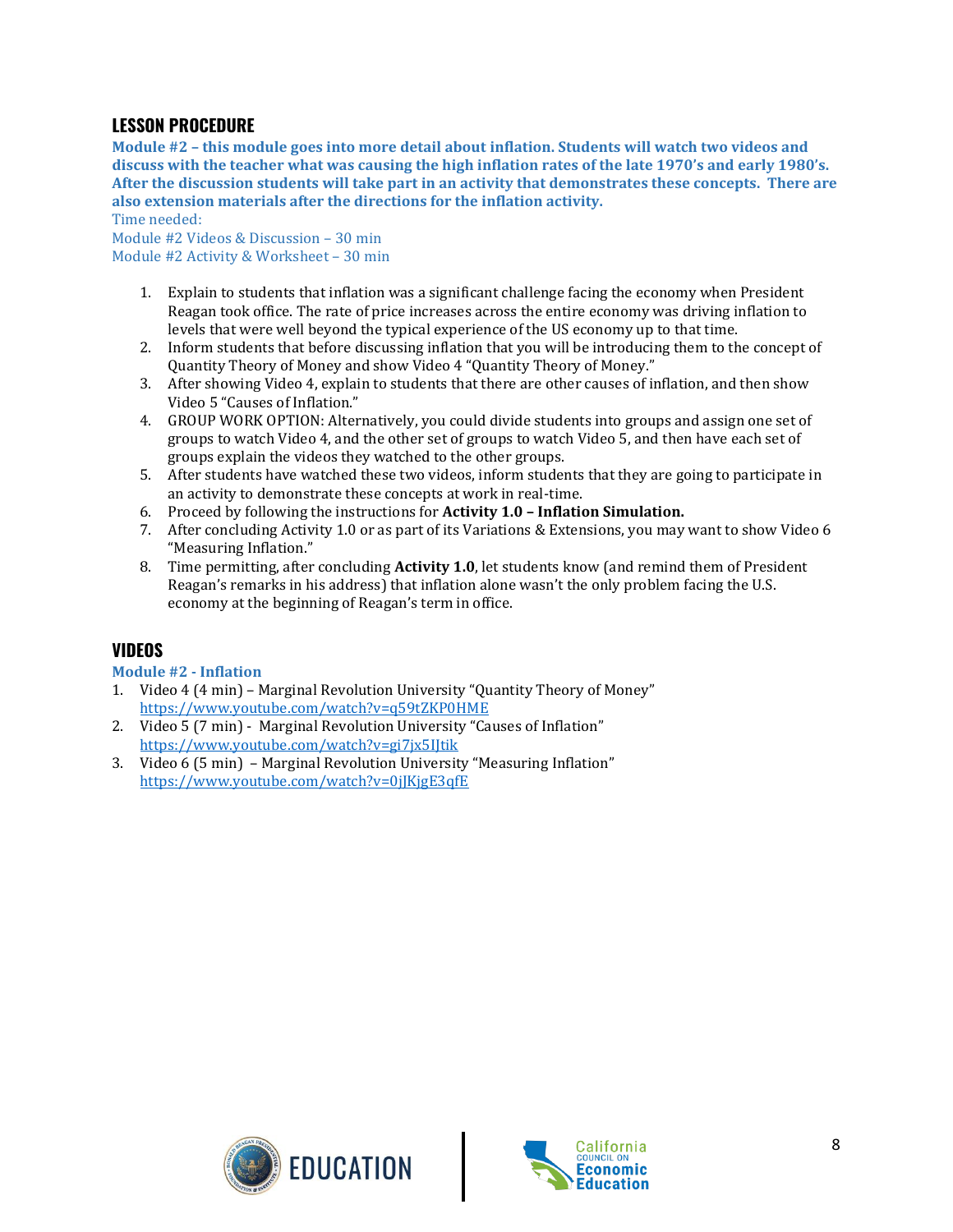#### **MODULE #2**

#### **ACTIVITY 1.0 - INFLATION SIMULATION**

#### Brief Description

In this simulation, students will demonstrate what happens to prices and to the value of a dollar when the quantity of money in circulation increases.

#### Concepts

- Increasing the quantity of money when the quantity of goods available to sell doesn't change results in an increase in the price of those goods
- Inflation is an increase in the overall price level in an economy.

#### Students will:

- determine the effect of increasing the amount of money in circulation on prices.
- determine what happens to the value of money when prices of goods and services increase.

#### Materials

- 6-8 cans of soda/juice and 6-8 small candy bars and/or 6-8 of any other desirable item.
- Sufficient copies of simulated money, preferably Reagan Bucks

#### **Procedure**

- 1. Divide the class into three groups. One third will be sellers and the other two thirds will be buyers.
- 2. Give each seller one can of soda or one candy bar or any other desirable item. Give the two groups of buyers five Reagan Bucks (see Handout 2.1) each.
- 3. Tell your students that this exercise will consist of two rounds and that they may use Reagan Bucks to purchase cans of soda/juice, or candy bars, or extra credit points (or some other intangible item that you choose). (Don't make the extra credit points so valuable that your students will not want to purchase the cans or candy bars.) Also tell them that at the end of the exercise they will only be able to keep a can or candy bar or the extra credit points but no combination.
- 4. Tell the class that our classroom represents the country called Macroeconomia or some other name that you prefer; that Macroeconomia only produces two goods, that the price of each is one Reagan Buck and that the GDP in Macroeconomia is X cans of soda/juice plus Y candy bars (X and Y represent the number of each that you've distributed).
- 5. Post the following chart on the whiteboard, flip chart or overhead:

| Round      | Price of Can Times Number of<br>Cans Available for Sale | Price of Candy Bar Times Number of<br>Candy Bars Available for Sale | Nominal Class GDP (Column Two<br>plus Column Three) |
|------------|---------------------------------------------------------|---------------------------------------------------------------------|-----------------------------------------------------|
| Round      |                                                         |                                                                     |                                                     |
| Zero       |                                                         |                                                                     |                                                     |
| Round      |                                                         |                                                                     |                                                     |
| <b>One</b> |                                                         |                                                                     |                                                     |
| Round      |                                                         |                                                                     |                                                     |
| Two        |                                                         |                                                                     |                                                     |

6. In Round Zero the price of cans and of candy bars is one Reagan Buck. Have your students compute Macroeconomia's Round Zero nominal GDP (or demonstrate to your students how to compute it) and enter it in the appropriate cell on the chart above.



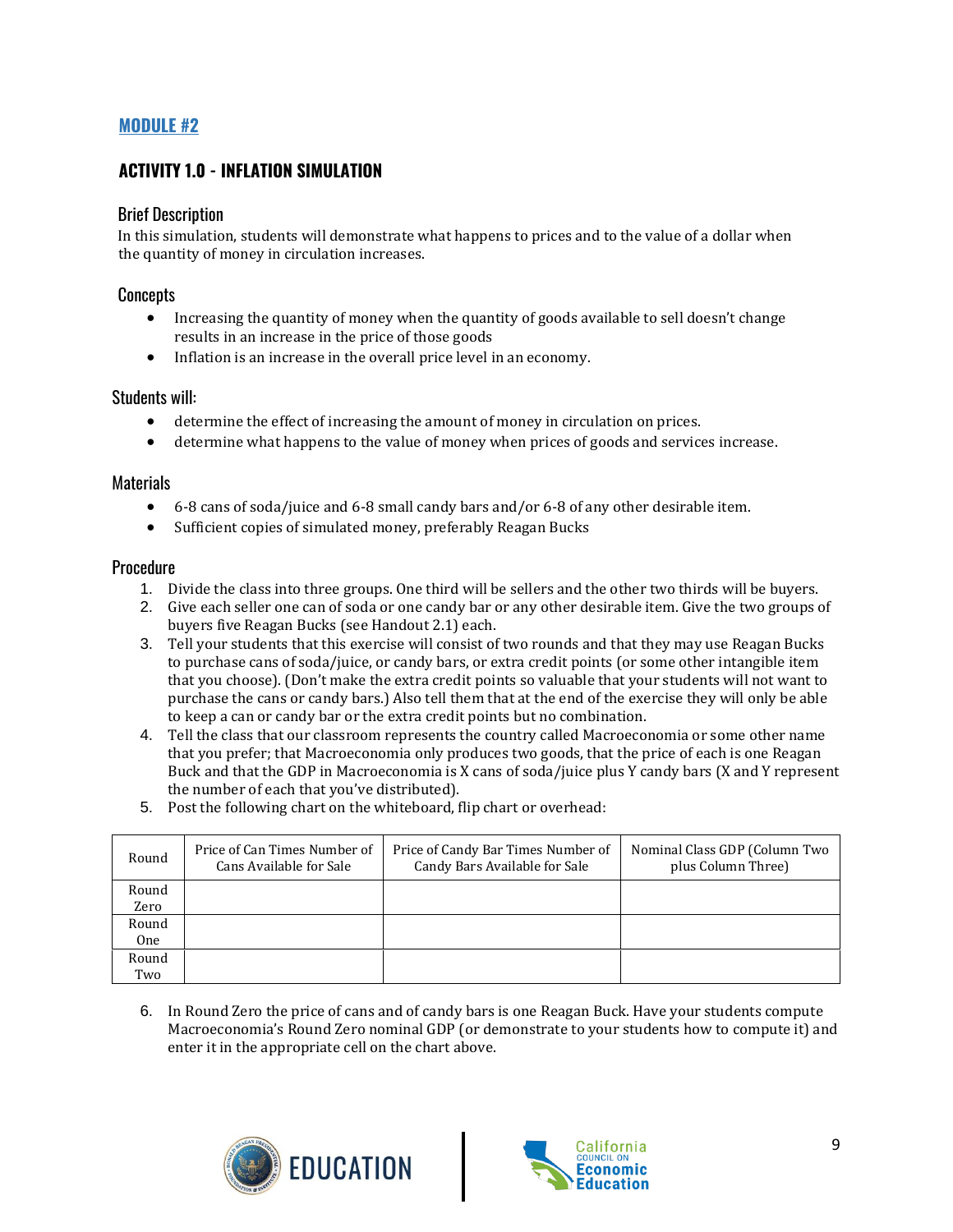#### *Round One (Ten minutes or less)*

- 7. Allow your students to interact in the classroom market: buyers are allowed to exchange Reagan Bucks for the tangible goods. Tell you students that Macroeconomia is a free market and that buyers and sellers are free to accept whatever price they agree upon. Have each seller record the price at which they sold their cans or candy bars.
- 8. Have sellers compute the average price of cans and of candy bars. Have them use those prices to compute nominal class GDP and post in the appropriate cell in the chart above.
- 9. Ask your class what happened to prices between Round Zero and Round One and what happened to nominal GDP between Round Zero and Round One.

#### *Round Two (Ten minutes or less)*

- 10. Give each seller another can or candy bar. Some seller will have one or two tangible goods to sell. Tell your class that by doing so, you have simulated the production of the same amount of real output (class real GDP) as in Round One.
- 11. Give each of your buyers an additional fifteen Reagan Bucks. Remind your students that at the end of the exercise they will be keeping whatever is purchased but that they cannot keep more than one item.
- 12. Allow your students to interact in the classroom market again: buyers are allowed to exchange Reagan Bucks for cans and candy bars. Have each seller record the price at which they sold their cans or candy bars.
- 13. Have sellers compute the average price of cans and of candy bars and use those prices to compute Round Two nominal class GDP and post in the appropriate cell in the chart above.
- 14. Ask your class what happened to real GDP between Round One and Round Two; what happened to prices between Round One and Round Two and what happened to nominal GDP between Round One and Round Two.
- 15. Help your class come to the conclusion that the increase in nominal GDP between Round One and Round Two resulted from the increase in the quantity supplied of money in Macroeconomania. The quantity supplied of money was tripled but real output didn't change.
- 16. Help your class conclude that, when the money supply grows at a faster rate than the growth in output, prices rise and inflation results.



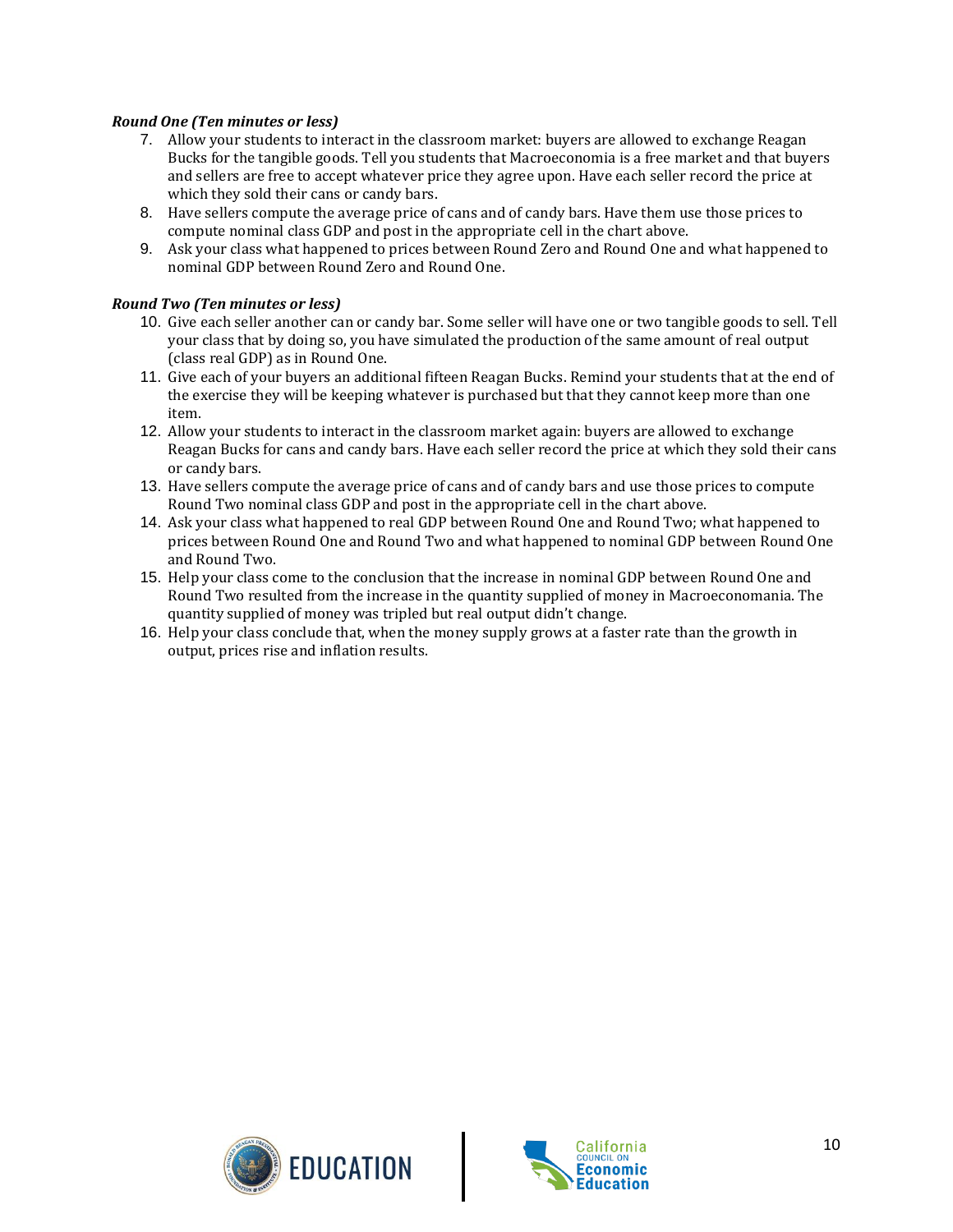#### HANDOUT 2.1: Reagan Bucks







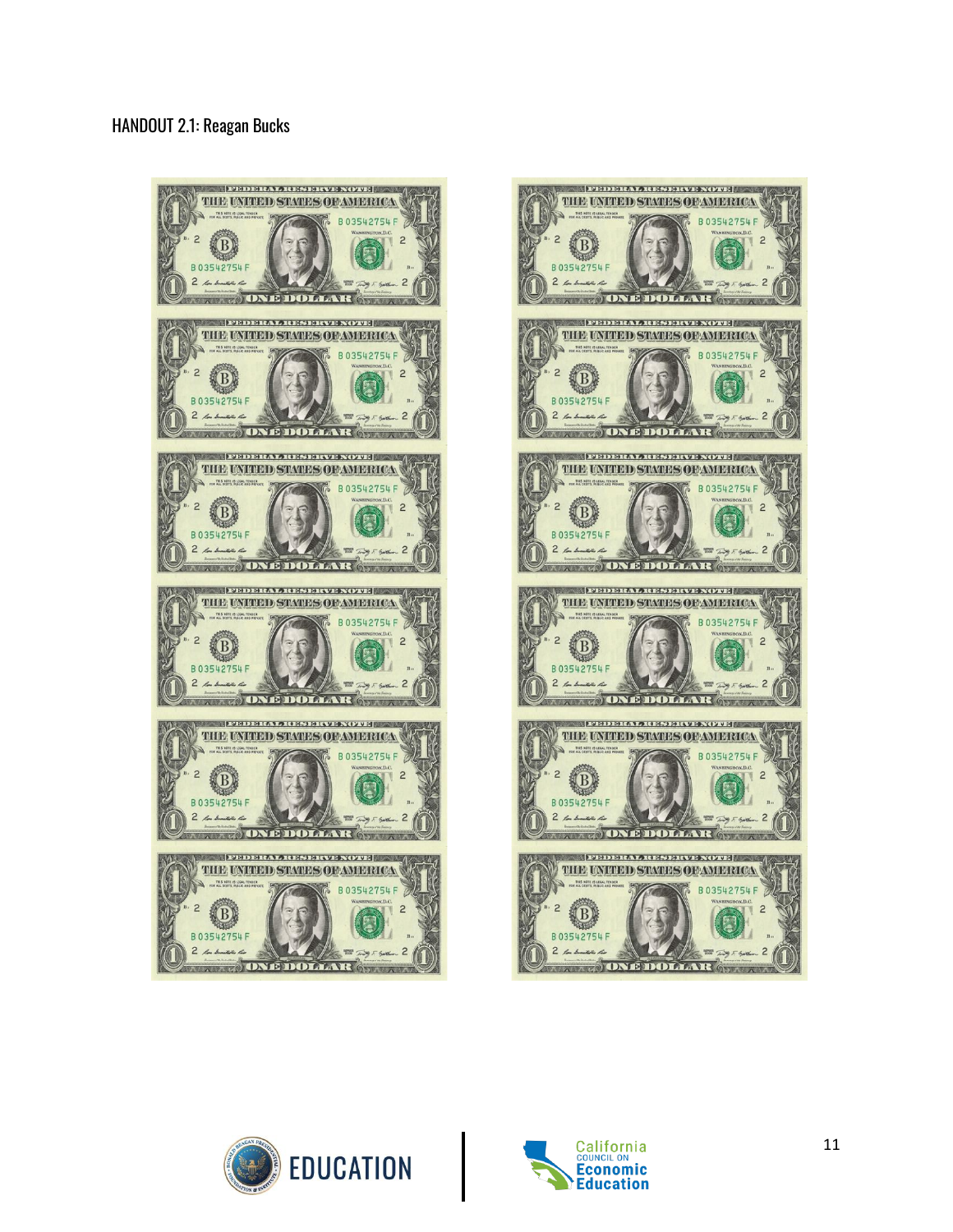### **EXTENSIONS (optional)**

#### Extension A - Financial Literacy; pose the following questions to the class:

- 1. If you had a spending plan, how would inflation affect that plan?
- 2. What effect would inflation have on the buying power of your savings?
- 3. What needs to happen to the interest rate you receive on your savings in order to preserve the buying power of your savings?
- 4. What changes might people make in their saving and investing plans in order to deal with inflation?
- 5. If you have loaned money at a fixed rate during a period of inflation what is happening to the purchasing power of the monthly payments?

#### Extension B: Computing the price index and the rate of inflation:

1. Post the following chart on the whiteboard, flip chart or overhead:

| Round      | Base Year Market Basket Price | Current Year Market Price | Compute the Price Index |
|------------|-------------------------------|---------------------------|-------------------------|
| Round Zero |                               |                           |                         |
| Round One  |                               |                           |                         |
| Round Two  |                               |                           |                         |

2. Have your students compute the class price index using the following process and formula:

| (Current Year Market Basket)<br>Base Year Market Basket) X 100 |  |  |
|----------------------------------------------------------------|--|--|
|                                                                |  |  |

- 3. Compute the class price index for Round Zero
	- Select a base year: Round Zero
	- Compute the value of the basket in the base year: The value the class computed for Round Zero in question 6.
	- Compute the price index and enter in the appropriate cell:

$$
\left(\frac{Round\ Zero\ Market\ Basket}{Round\ Zero\ Market\ Basket}\right) \ X \ 100
$$

- 4. Compute the class price index for Round One:
	- Base year remains Round Zero: The value computed in question 6
	- Compute the value of the basket in the Round One: The value the class computed in question 8.
	- Compute the price index and enter in the appropriate cell:

( ) <sup>100</sup>

- 5. Compute the class price index for Round Two:
	- Base year remains Round Zero: The value computed in question 6
	- Compute the value of the basket in the Round Two: The value the class computed in question 13.
	- Compute the price index and enter in the appropriate cell:

#### <sub>(</sub> Round Two Market Basket

## $\left(\frac{1}{\text{Round Zero Market Basic}}\right)$  X 100

6. Post the following chart on the whiteboard, flip chart or overhead:

| Round      | Class Price Index | <b>Inflation Rate</b> |
|------------|-------------------|-----------------------|
| Round Zero |                   | **********            |
| Round One  |                   |                       |
| Round Two  |                   |                       |



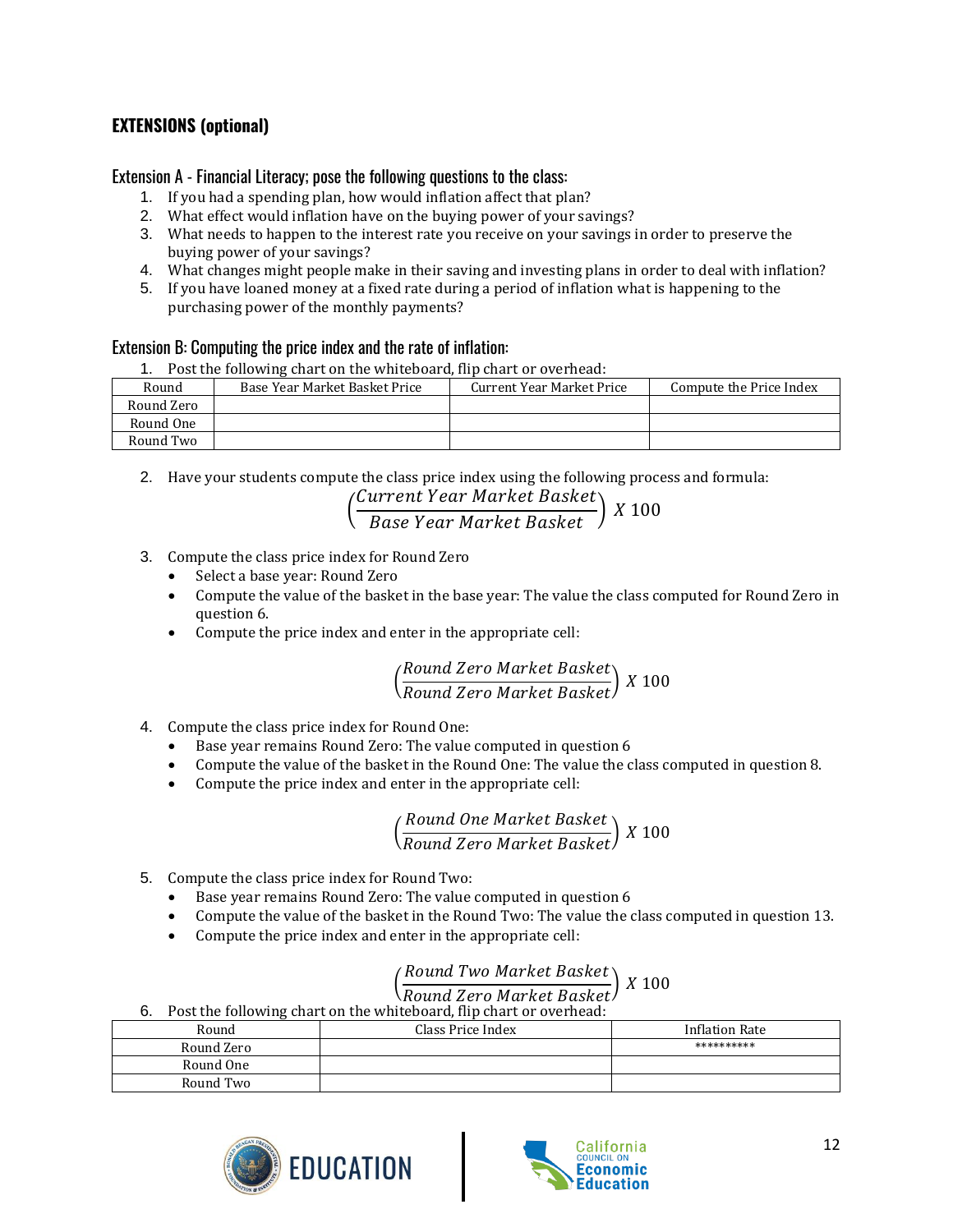7. Have your students compute the inflation rate using the following formula:

$$
\left(\frac{Year \; 1 \; Index - Year \; 0 \; Index}{Year \; 0 \; Index}\right) \; X \; 100
$$

- 8. Compute the inflation rate between Round Zero and Round One:
	- Year 0 Index: The value computed in question 3 above
		- Year 1 Index: The value the class in question 4 above
		- Compute the inflation rate and enter in the appropriate cell:

$$
\left(\frac{Round\ Zero\ Index - Round\ One\ Index}{Round\ Zero\ Index}\right) \ X\ 100
$$

- 9. Compute the inflation rate between Round One and Round Two:
	- Year 1 Index: The value computed in question 4 above
	- Year 2 Index: The value the class in question 5 above
	- Compute the inflation rate and enter in the appropriate cell:

$$
\left(\frac{Round\ One\ Index - Round\ Two\ Index}{Round\ One\ Index}\right)\ X\ 100
$$

#### Extension C: Illustrating how inflation affects income tax liability

- 1. Tell your students that they will be paying 10 percent tax on the amount of money they possess at the end of Round One. Have them compute the amount of tax each would pay and the sum of all taxes paid.
- 2. Tell your students that because of the increase in income resulting from the tripling of the quantity of money in the class economy in Round Two, tax rates have increased to 20 percent. Have your students compute the amount of tax each would pay and the sum of all taxes paid.
- 3. Remind your students that real class output didn't increase between Round One and Round Two. Ask them whether they were now worse off because of being moved to a higher tax rate.
- 4. Help your class conclude that although their nominal income increased, their real income didn't increase so that they are now worse off because of the way inflation affected the tax rate they paid.



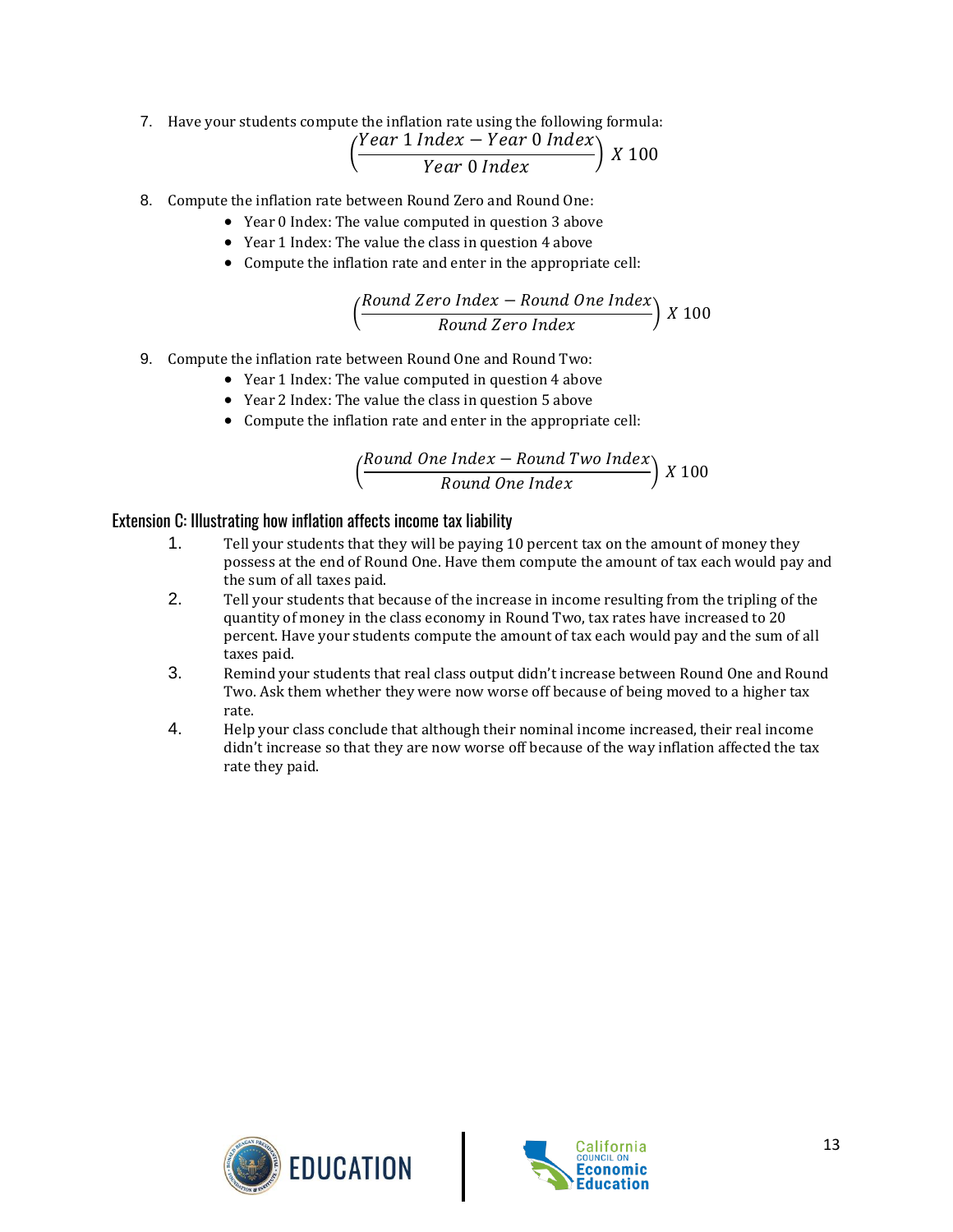#### **LESSON PROCEDURE**

**Module #3 – this module will focus on unemployment. Students will watch a video then go over questions and with teacher led prompts discuss the unemployment situation and take part in an unemployment simulation. There are additional enhancements at the end of the module that can be used with the simulation.** 

Time needed: Module #3 Videos & Discussion – 20 min Module #3 Activity & Worksheet – 30 min

- 1. Share with students that unemployment was another difficult problem facing the U.S. economy. You may want to begin by showing the students **Video 2** "Defining the Unemployment Rate."
- 2. After showing the video, offer students an opportunity to review their answers regarding unemployment on **Exercise 1.0**. Direct them to correct their answers if necessary.
- 3. Once students have corrected their answers, begin discussion with students using the following prompts:
	- a. How did President Reagan describe the unemployment situation?
	- b. What comparisons or analogies did he draw to illustrate the severity of the problem that American's were facing at that time?
- 4. After students have shared various responses to these prompts, inform the class that they will participate in a classroom activity simulation to recreate a labor market experiencing unemployment.
- 5. Use **Activity 2.0** and its instructions to guide students through the unemployment simulation.
- 6. After concluding Activity 2.0, you may wish to show Video 3 "Types of Unemployment."

#### **VIDEOS**

#### **Module #3 - Unemployment**

- 6. Video 2 (4 min) Marginal Revolution University "Defining the Unemployment Rate": <https://www.youtube.com/watch?v=uPRQnQxsL3E>
- 7. Video 3 (4 min) (Macro) Episode 19: Types of Unemployment: <https://www.youtube.com/watch?v=ZckAN1KYB5I>



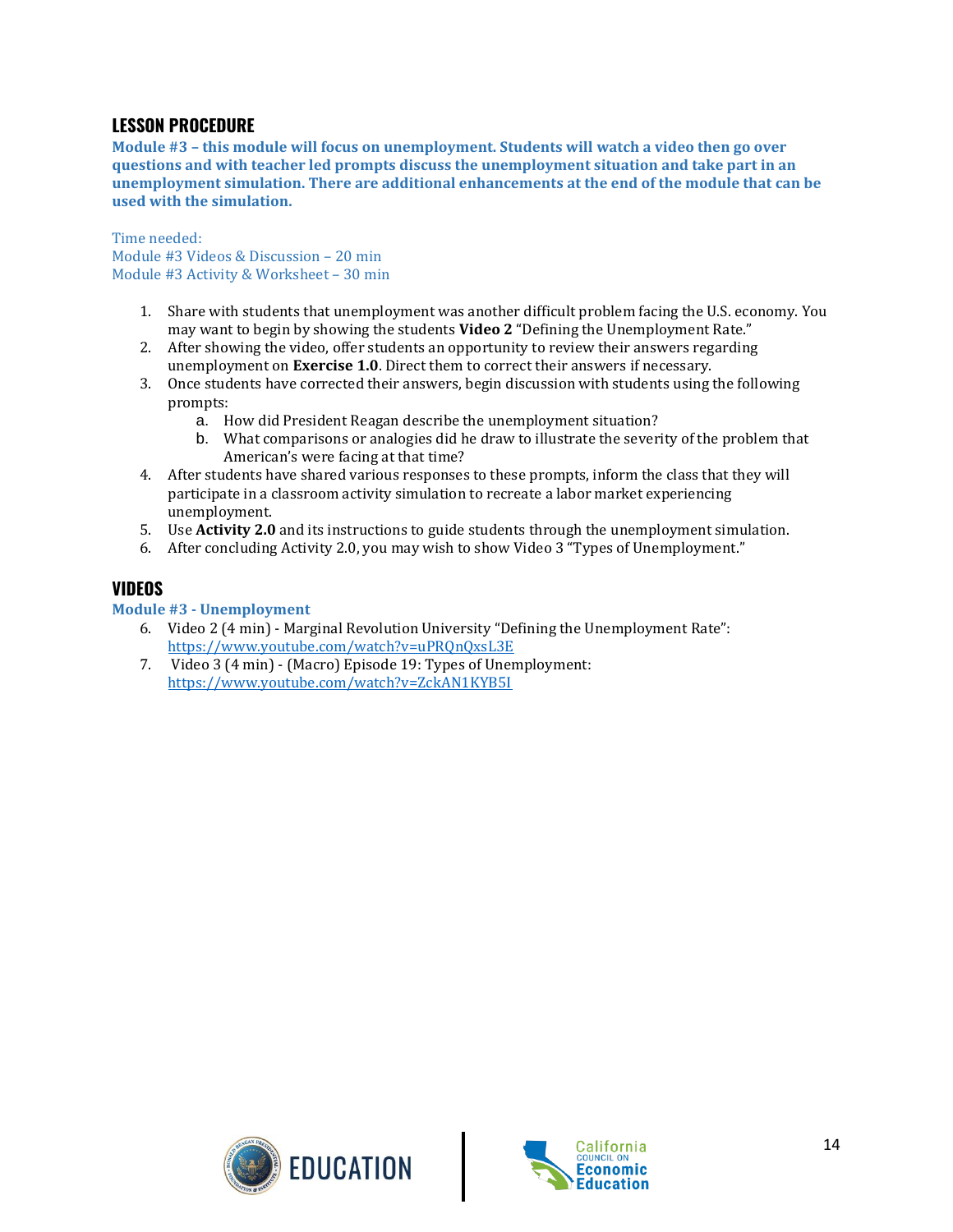#### **MODULE #3**

#### **ACTIVITY 2.0 - UNEMPLOYMENT SIMULATION**

#### Brief Description

In this simulation will experience unemployment through a labor market simulation.

#### **Concepts**

- Unemployment happens when the economy is in a recession and when it is growing
- The unemployment rate can go down even if the labor market hasn't improved and therefore, labor force participation is also needed to assess the health of the labor market.

#### Students will:

- Compute the unemployment rate and labor participation rate.
- Differentiate between structural, frictional and cyclical unemployment.

#### **Materials**

*Note: This simulation is for a class of 30 students, and the computations will be approximations. Some scaling or adjustments may need to be made for larger or smaller classes.*

- Two standard decks of playing cards prepared as follows
	- Remove cards from each deck so that you are left with *only* Ace through 10 for the suit of Spades (shovels), Clubs (clovers) and Hearts.
	- One of these prepared decks will be passed out, one card per student. One deck the teacher will retain for their use.

#### **Procedure**

- 1. Begin by asking students (or explain to them) how the Bureau of Labor Statistics (BLS) determines whether someone is employed or unemployed, how the BLS determines whether someone is or is not part of the civilian labor force and how it computes the unemployment rate.
- 2. Tell the class that the classroom represents the country called Macroeconomia or some other name that you prefer and that they will be experiencing several rounds representing several different time periods.
- 3. Distribute playing cards from the deck, one card per student.
- 4. Tell the class that holding a playing card means they are part of the labor force and that students standing in the front of the class are unemployed.

#### *Round One*

- 5. Once the playing cards have been distributed, using your teacher deck, randomly draw two cards and ask the two students with the matching cards to come to the front of the class, stand a couple of feet apart, and begin swimming in place.
- 6. While these students are swimming in place, ask the class to calculate (or you show them how to calculate) their class-wide unemployment rate. Remind students that all students with a card are in the labor force and that those at the front of the class are unemployed. Help your students come to the conclusion that the rate is 6.7% (2/30) and that this rate is slightly higher than the average rate of unemployment for 20 years preceding President Reagan's first presidential term.
- 7. At this point, one or both of the students may begin to tire of swimming in place. Tell them to return to their seats, keep their cards, and tell them that they have received new jobs.

#### *Round Two*



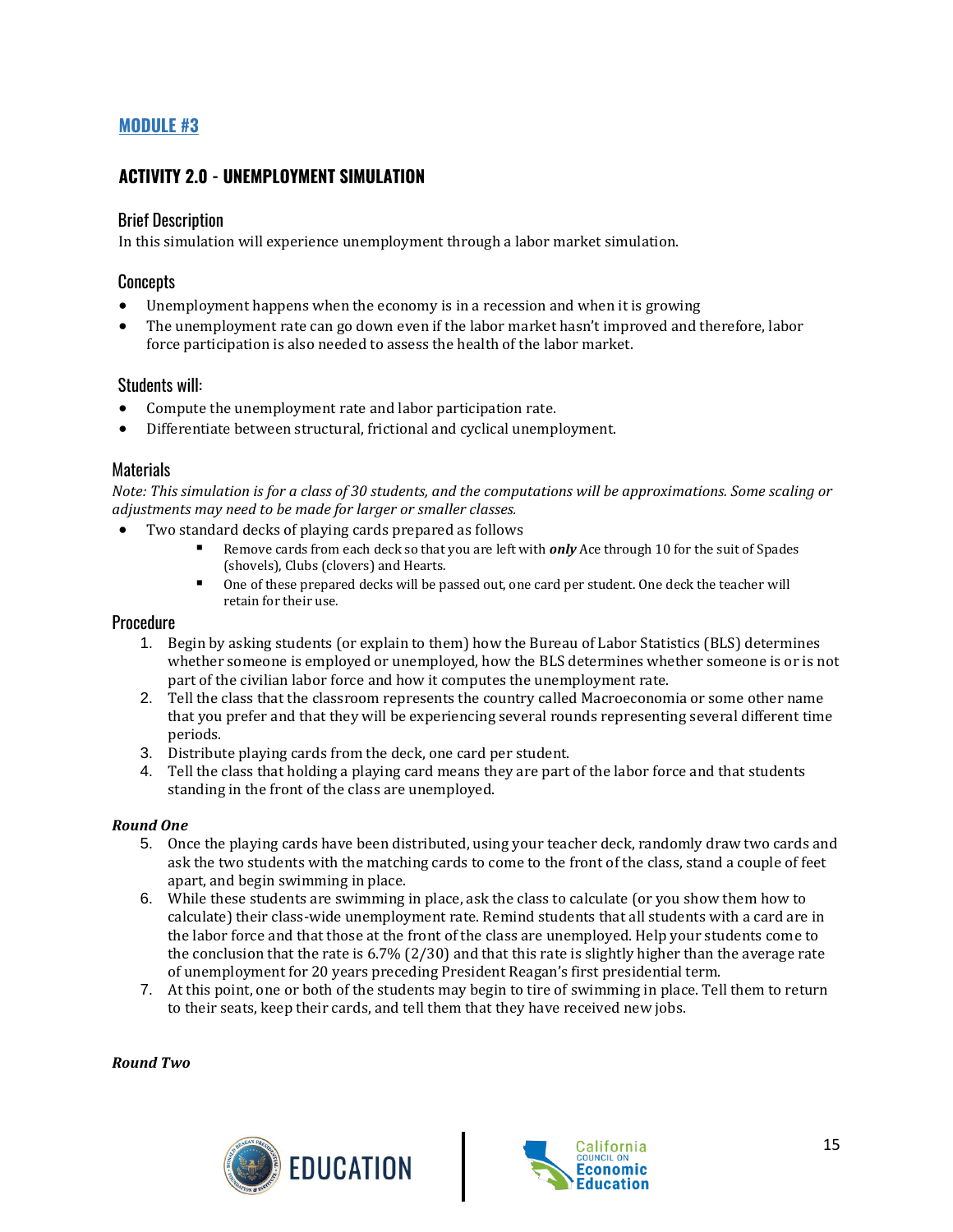- 8. Randomly draw two cards from your deck and ask the students with those matching cards to come to the front of the class, stand a couple of feet apart and begin swimming in place, replacing the two students who had previously been doing so.
- 9. Once the initial two students have returned to their seats, and two new students have replaced them at the front of the class, ask the class if the unemployment rate has changed. (It has not)

#### *Round Three*

- 10. Tell the class that Macroeconomia is going to experience a severe recession.
- 11. Randomly select 3-4 more students by drawing from your deck, to join the other two at the front of the class and to begin swimming in place. Invite the seated students to calculate the new rate of unemployment (16.7 – 20% unemployment rate, either 5/30 or 6/30).
- 12. Remind your students that this new situation represents a severe recession. Have the students at the front of the class continue swimming for another minute or so.

#### *Round Four*

- 13. Randomly choose one of the students who has been swimming longest to give you their card and return to their seat. Tell your class that that that student has become a discouraged worker and has left the labor force.
- 14. Ask the seated students to calculate the new rate of unemployment. (if you had 5/30 [16.7%] before it will now be 4/29, or 13.8%)
- 15. Ask the class if the unemployment rate went down (it did)
- 16. Ask the class if the labor market has improved (it has not)
- 17. Ask the students still swimming if being unemployed is a pleasant experience (answers will vary, but likely are uncomfortable or possibly mildly painful)

#### *Conclusion and wrap-up*

- 18. Invite all students to sit down. Thank those who were swimming in place.
- 19. Explain that from a financial standpoint, people who are unemployed feel like they are swimming in place - doing all they can just to stay afloat, steadily losing ground as they drain whatever savings they have, exhaust credit options, and do the difficult work of trying to find work in a bad economic climate.
- 20. Remind students that unemployment had steadily worsened in the years leading up to Reagan's first term in office.
- 21. Invite students to recall the vivid descriptions of unemployment that President Reagan listed in his address and to consider why addressing unemployment was such a pressing priority for his administration.



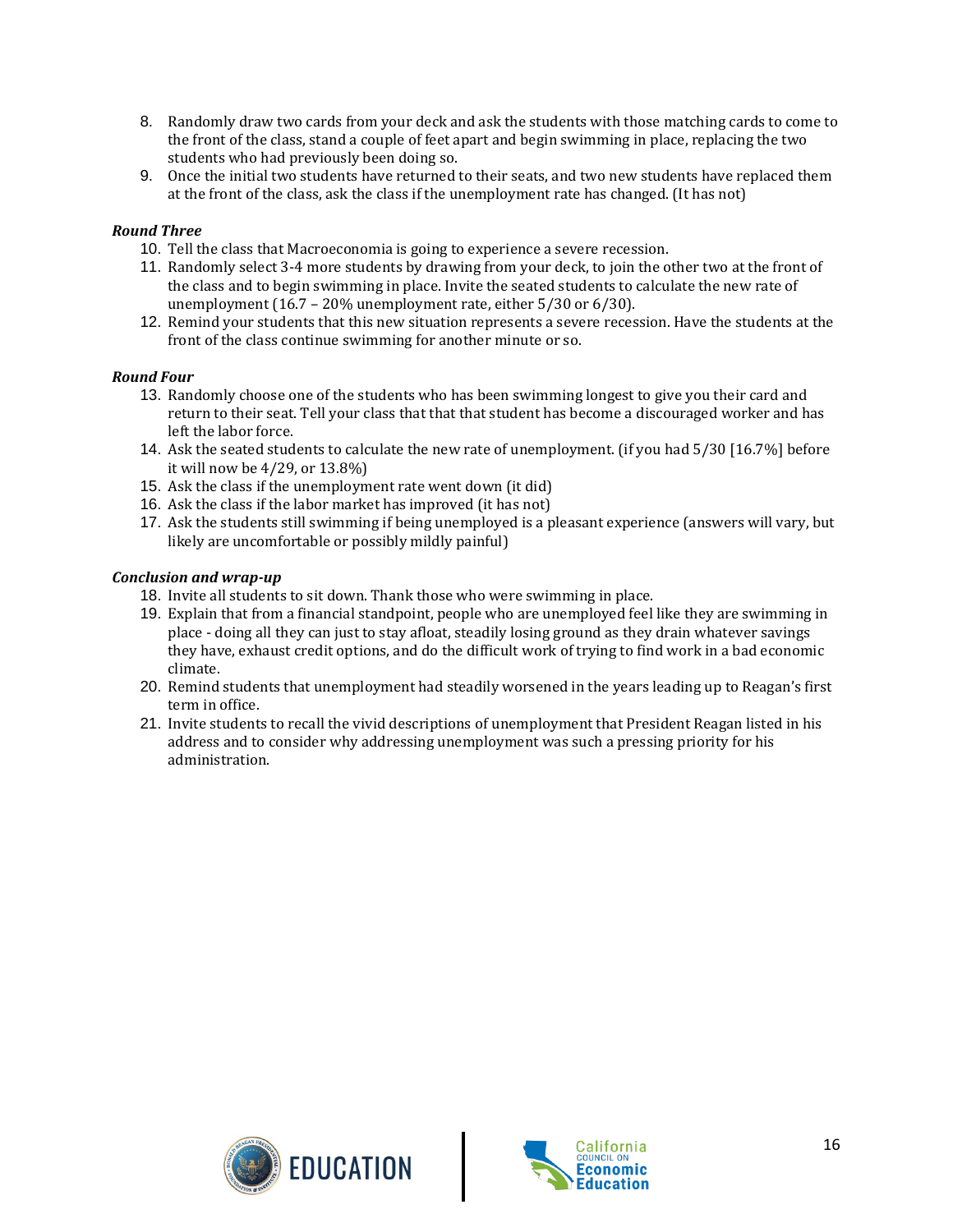#### **ENHANCEMENTS (optional)**

**Identify types of unemployment –** *Use during main simulation*

- 1. In **Rounds One and Two**, rather than randomly draw cards from the teacher deck, instead, draw one number from the suit of spades, and one number from the suit of clubs. Tell students that in normal economic times, there is still some unemployment occurring in the economy. Share with students that *structural unemployment* (represented by the suit of spades) and *frictional unemployment* (represented by the suit of clubs) represent unemployment that occurs due to the dynamic nature of the economy, even when it is growing.
- 2. Before inviting these students to sit down, ask them to give an appropriate reason for them to be unemployed (or have the entire class come up with the reason). Examples: A student with a spade card is *structurally unemployed* because he/she used to work in a distribution center retrieving packages for shipment and that a robot now performs that function. A student with a club card could be a marketing professional who recently completed a Master's degree and is looking for a new job is *frictionally unemployed*.
- 3. In Round 3, rather than randomly calling up students, only call up 3-4 students who have a Heart suit card. Help students to come to the conclusion that a recession is a downturn in the business cycle, and that the unemployment caused by a recession is known as cyclical unemployment.
- 4. Before inviting these cyclically unemployed students to sit down, ask them to give an appropriate reason for them to be unemployed (or have the entire class come up with the reason). Example: A student with a heart suit used to work in a hotel in Hawaii and was laid off because of a recession.